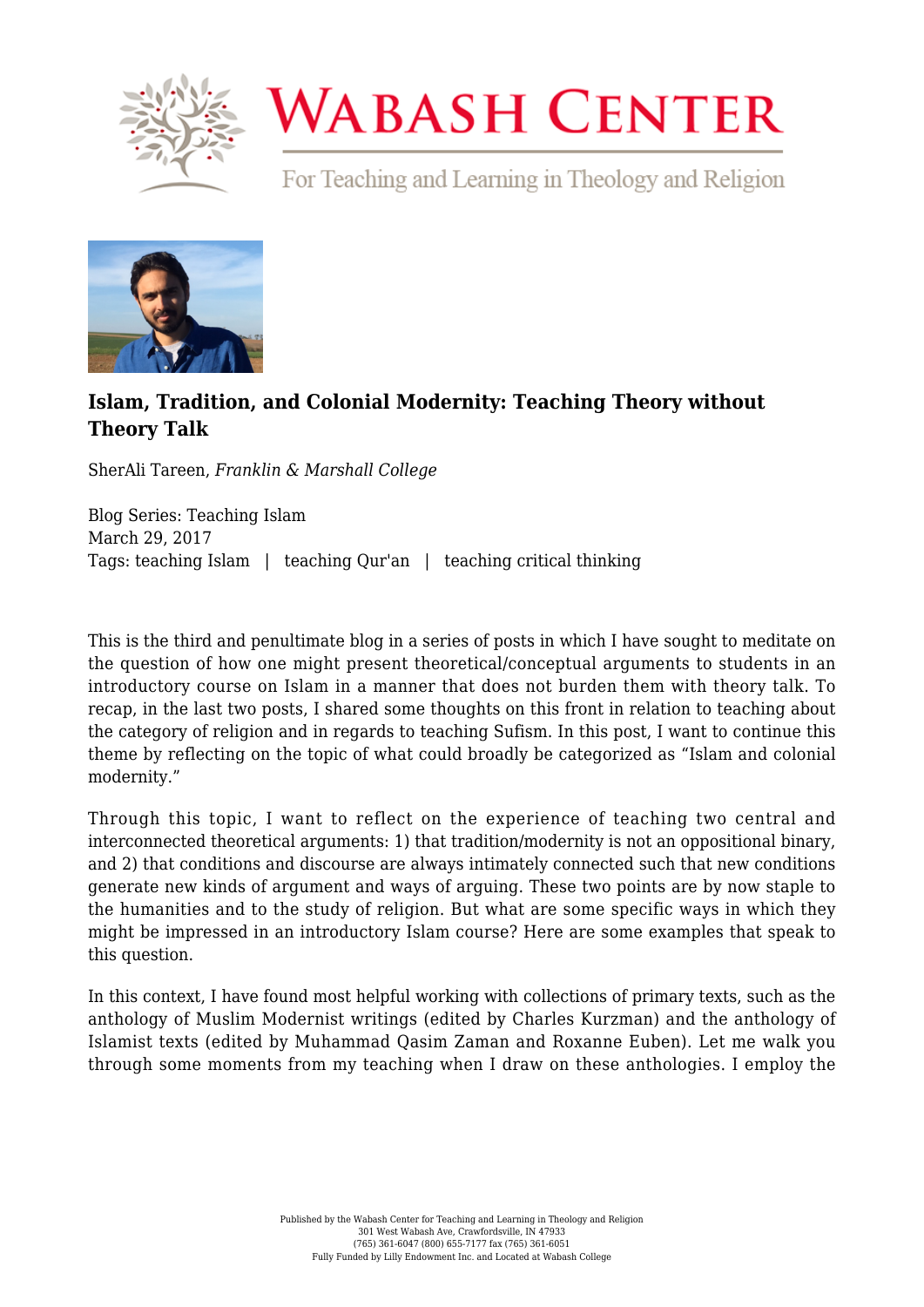relatively straightforward tactic of locating and then discussing places in a primary text where the author's argument is indebted to modern conditions. So for instance, in the Modernist Islam sourcebook, we find the example of the  $19<sup>th</sup>$  century Indian Muslim scholar Sayyid Ahmad Khan (d. 1898) arguing that Muslims should alter their explanation for why the Qur'an was miraculous. Rather than attach the Qur'an's miracle to the inimitability of its language (a long running argument in the tradition), he argued that Muslims should instead locate the miracle of the Qur'an in the inimitability of its meaning and guidance.

More crucial than the argument here (which was not altogether novel) was the logic behind the argument: namely that a linguistic explanation for the Qur'an's miracle "cannot," in his words, "be put forward in confrontation with nonbelievers" (Kurzman, *Modernist Islam*, 300). He continued tellingly, "it will not satisfy their mind" (Ibid). Clearly, the new condition of missionary activity and competition in colonial India had a lot to do with the content and framing of Khan's argument. Similarly, elsewhere in the same anthology, we find the Lebanese/Egyptian scholar Rashid Rida (d. 1935) expressing his admiration for European "nationalism" (Ibid, 82). And even more illustrative is the case of the  $20<sup>th</sup>$  century Central Asian intellectual Abdurrauf Fitrat (d. 1938) who championed a new system of education as a way to cultivate "perfectly civil, patriotic Muslims" (Ibid, 247). I have students reflect on the question of how desires such as nationalism and patriotism might be contingent to the emergence of the nation state as the center of modern politics. Would these desires have existed even a couple centuries ago? What would they have looked like? Again, what I am after in posing these questions is to have them ponder, even if indirectly, the interaction of conditions and discourse.

Perhaps the most effective case study for this task is the extract from the  $20<sup>th</sup>$  century Egyptian thinker/activist Sayyid Qutb's (d.1966) landmark text *Signposts Along the Road* in Zaman's and Euben's anthology of Islamist thought. There are many moments in this text that can be mobilized. Let me offer one particularly cutting example. In pushing for an exclusively Qur'an centered understanding of tradition, Qutb exclaimed that Muslims should read the Qur'an "like a soldier studies 'the daily command' to act immediately upon what he learns in the battlefield" (Zaman and Euben, *Princeton Readings in Islamist Thought*, 141). "Knowledge is for action" (Ibid), he had memorably continued. Again, these quotes provide an opportunity to have students think about possible connections between approaching the Qur'an as a soldier's manual and new technological conditions such as the efflorescence of print and the concomitant materiality of the Qur'an as a bound printed book.

Having worked through some of these examples, I put on the board a list of different categories of conditions including political (rise of the nation state, colonialism etc.), technological (print, commerce, railways), institutional (new educational institutions etc.), and epistemic/intellectual (valorization of science, championing of secular reason and progress etc.). In another column, I list the discursive moves of the authors we have examined that depended on and were made possible by any of these conditions. The point of this exercise is to show students that in analyzing discursive arguments, it is important to carefully consider the conditions, the terrain so to say, that make those arguments thinkable in the first place, and